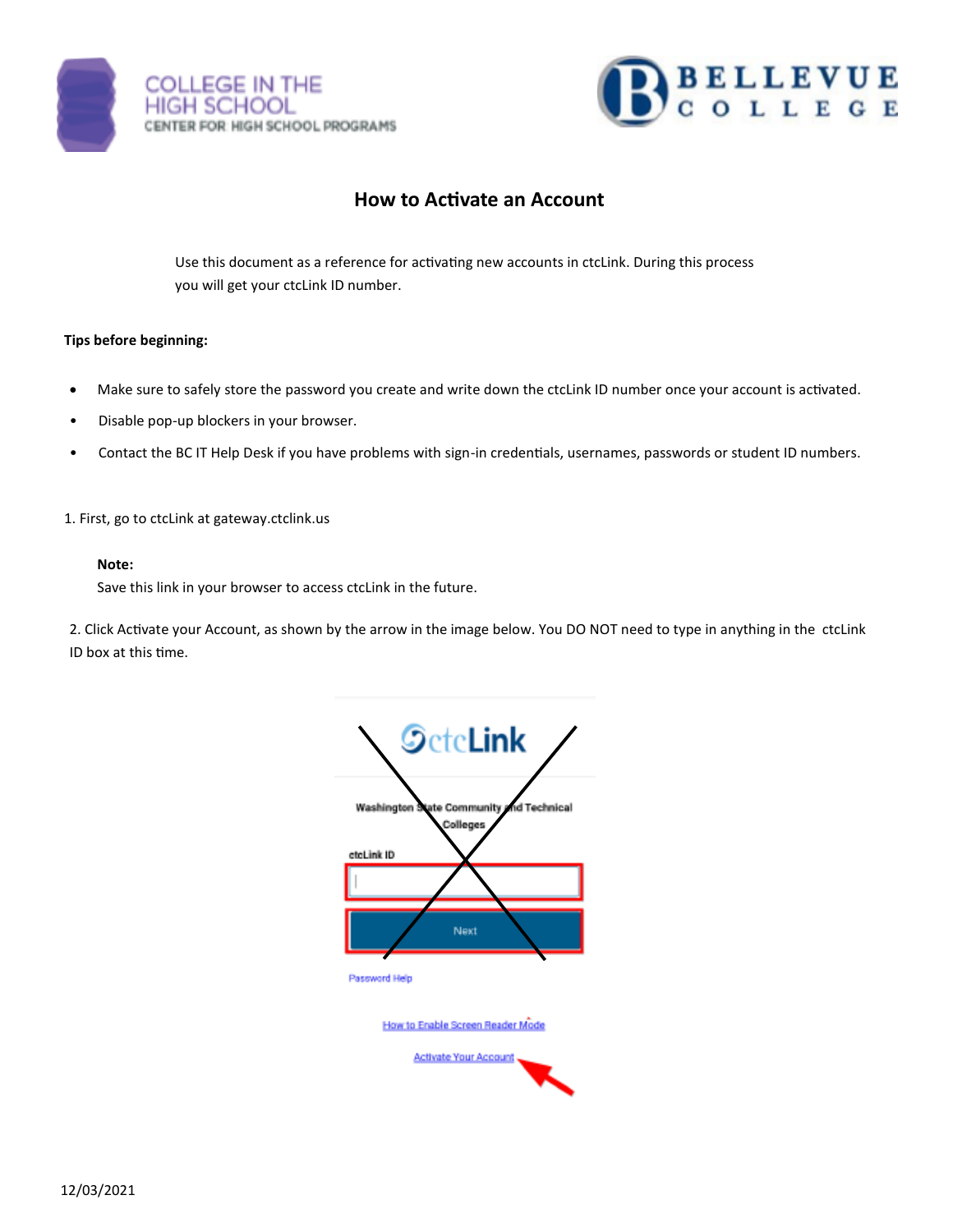3. On the Account Activation page, enter your full legal First Name and Last Name. Make sure you have entered your name correctly. **Don't worry, it's safe. The college already knows this information. They are just verifying that it is really you.**



**WASHINGTON COMMUNITY** AND TECHNICAL COLLEGES

## Activate Your Account

| "First Name                       |        |
|-----------------------------------|--------|
| "Last Name                        |        |
| "Date Of Birth (MM/DD/YYYYY)      | m      |
| "ID Type "ctcLink ID (new) v   ID |        |
|                                   | Submit |

**Note:** 

If your legal name is a single name â€" such as Pran, Madonna or Nani â€" you must enter a hyphen [-] in the First Name field and enter your single name in the Last Name field.

4. Enter your **Date of Birth** (MM/DD/YYYY) or use the calendar icon.

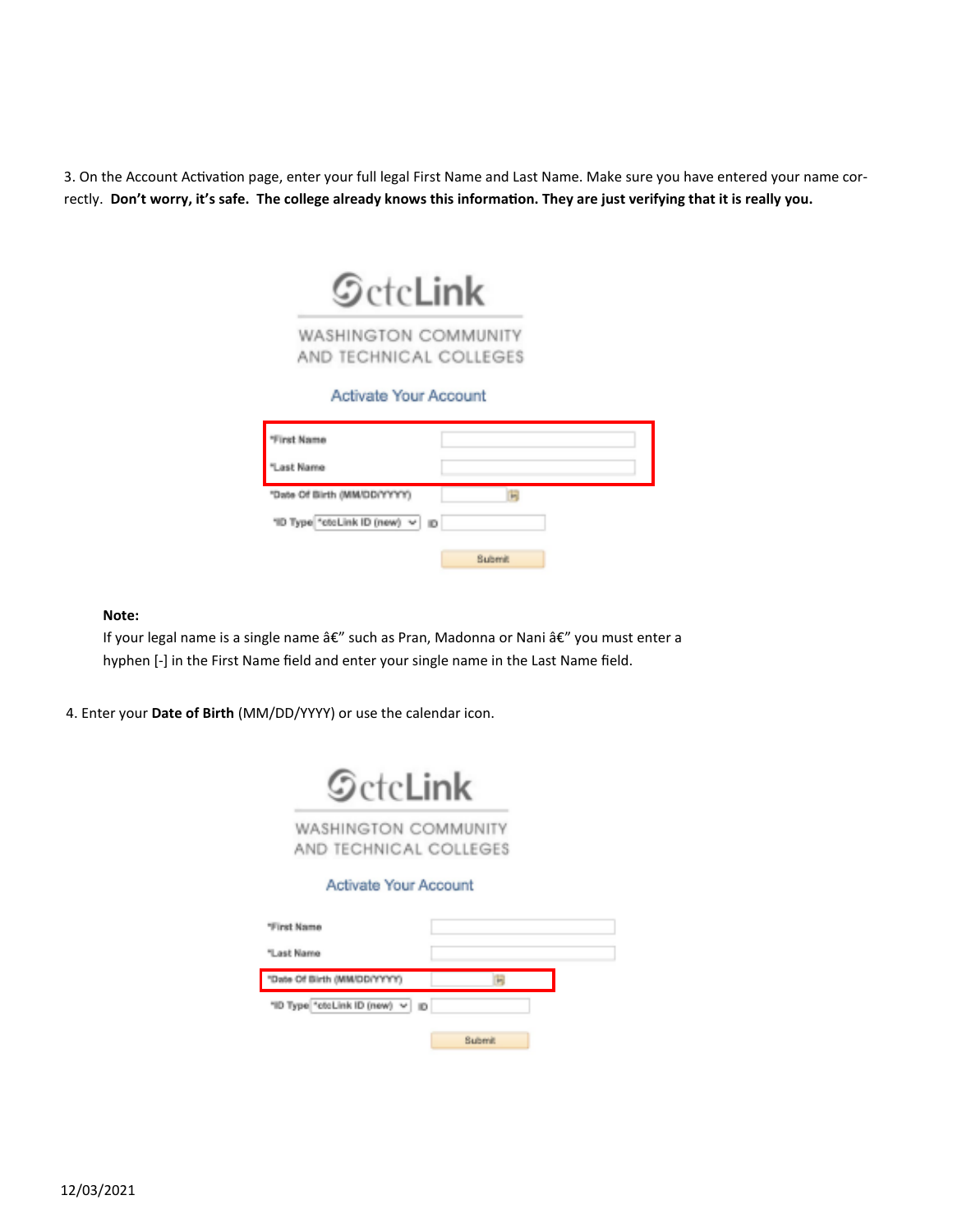5. Select ID Type to **"SID (old)"** for existing and returning students (the 9-digit number that begins with 950) or **ctcLink ID (NEW)** for new students and employees.

|                                                | <b>THEN</b>                                                                           |
|------------------------------------------------|---------------------------------------------------------------------------------------|
|                                                | 6. Enter your old (current) Employee Number (SID) or ctcLink ID (new) and hit Submit. |
|                                                |                                                                                       |
| <b>SctcLink</b>                                |                                                                                       |
| WASHINGTON COMMUNITY<br>AND TECHNICAL COLLEGES |                                                                                       |
| Activate Your Account                          |                                                                                       |
| *First Name                                    |                                                                                       |
| "Lest Name                                     |                                                                                       |
| *Date Of Birth (MM/DD/YYYY)                    |                                                                                       |
| "ID Type "ctcLink ID (new)                     | O                                                                                     |
| "cloLink ID (new)                              |                                                                                       |
| "SID (old)                                     | Submit                                                                                |

7. Enter a Phone Number for Account Recovery as shown in the image below. Next, go to step 8.

|                                                                           | $\mathcal G$ ctc <b>Link</b>                   |         |                                                                                                                                                                                                                                                                                     |
|---------------------------------------------------------------------------|------------------------------------------------|---------|-------------------------------------------------------------------------------------------------------------------------------------------------------------------------------------------------------------------------------------------------------------------------------------|
|                                                                           | WASHINGTON COMMUNITY<br>AND TECHNICAL COLLEGES |         |                                                                                                                                                                                                                                                                                     |
|                                                                           | Sel Your Password                              |         |                                                                                                                                                                                                                                                                                     |
| "Email (Work, student,<br>or personally<br>"Security Question<br>*Anancer |                                                |         | <b>Sect</b>                                                                                                                                                                                                                                                                         |
| <b>Account Recovery</b>                                                   |                                                |         |                                                                                                                                                                                                                                                                                     |
| when you don't have access to your email.                                 |                                                |         | Olds can send you a text message or call you to provide a recovery orde. This feature is usefull                                                                                                                                                                                    |
| Format lahore rumber plus area codel<br>e.g.: 5554567990                  |                                                |         |                                                                                                                                                                                                                                                                                     |
| Phone Number (Text)<br>Memmoral                                           |                                                |         | Phone Number (Voice)                                                                                                                                                                                                                                                                |
| Password Instructions:                                                    |                                                |         |                                                                                                                                                                                                                                                                                     |
| (Example: SunshineZ)                                                      |                                                |         | Password must be at least 8 characters and include at least one uppercase letter, one<br>lowercase letter, and one number. Special characters may be used, but are not required<br>(such as #, 1, %, %, Do NOT use all or part of your first or last name as part of your password) |
| Passwared                                                                 |                                                |         |                                                                                                                                                                                                                                                                                     |
| Confirm Password                                                          |                                                |         |                                                                                                                                                                                                                                                                                     |
|                                                                           | <b>Subratt</b>                                 | Cancell |                                                                                                                                                                                                                                                                                     |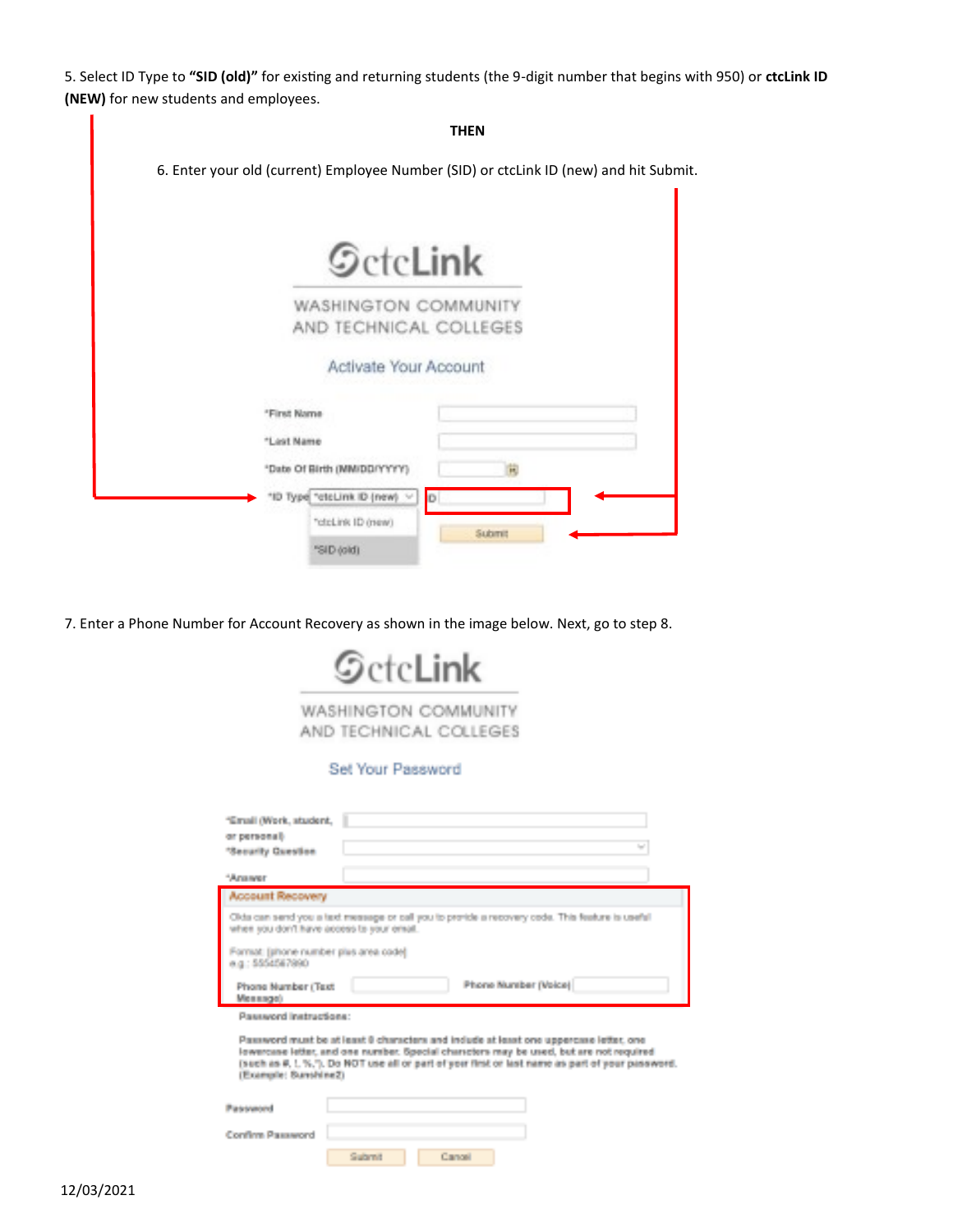| 8. Enter email address. Select security question and provide the answer. |  |
|--------------------------------------------------------------------------|--|
| <b>NOTE:</b> choose a question and answer that you will remember.        |  |
| <b>SctcLink</b>                                                          |  |
| WASHINGTON COMMU<br>AND TECHNICAL COLLEGES                               |  |
| Set Your Password                                                        |  |
| "Email (Work, student,                                                   |  |
| or personal<br>$\mathbb{Z}_{\geq 0}$<br>Security Canadian                |  |
|                                                                          |  |

9. Enter your new desired password in the **Password** and **Confirm Password** fields. **Be sure to write down your password.**

#### **Note:**

Passwords must be at least eight characters and include at least one uppercase letter, one lowercase letter and one number. Do not use all or part of your first name or last name as a part of your password.

| <b>Demographication of inter-</b>                                                                                                                                                                                                                                                                         |                     |  |  |  |  |
|-----------------------------------------------------------------------------------------------------------------------------------------------------------------------------------------------------------------------------------------------------------------------------------------------------------|---------------------|--|--|--|--|
| Password must be at least 8 characters and include at least one uppercase letter, one<br>lowencase letter, and one number. Special characters may be used, but are not required<br>(such as #, I, %,*). Do NOT use all or part of your first or last same as part of your password<br>Example: Sunshing2) |                     |  |  |  |  |
|                                                                                                                                                                                                                                                                                                           |                     |  |  |  |  |
|                                                                                                                                                                                                                                                                                                           |                     |  |  |  |  |
|                                                                                                                                                                                                                                                                                                           | <b>Construction</b> |  |  |  |  |

10. If you are satisfied with all the data you have entered, click on **Submit**. Click **Cancel** to re-enter data.

| <b>Password Instructions</b><br>Password must be at least 9 characters and include at least one uppercase letter, one<br>lewercase letter, and one number. Special characters may be used, but are not required<br>(such as K. L.%,%). Do NOT use all or part of your first or last name as part of your password.<br>(Example: Surahine2) |  |
|--------------------------------------------------------------------------------------------------------------------------------------------------------------------------------------------------------------------------------------------------------------------------------------------------------------------------------------------|--|
|                                                                                                                                                                                                                                                                                                                                            |  |
|                                                                                                                                                                                                                                                                                                                                            |  |
| <b>STATE IN EXCHANGE</b>                                                                                                                                                                                                                                                                                                                   |  |
| Confirm Password                                                                                                                                                                                                                                                                                                                           |  |
|                                                                                                                                                                                                                                                                                                                                            |  |